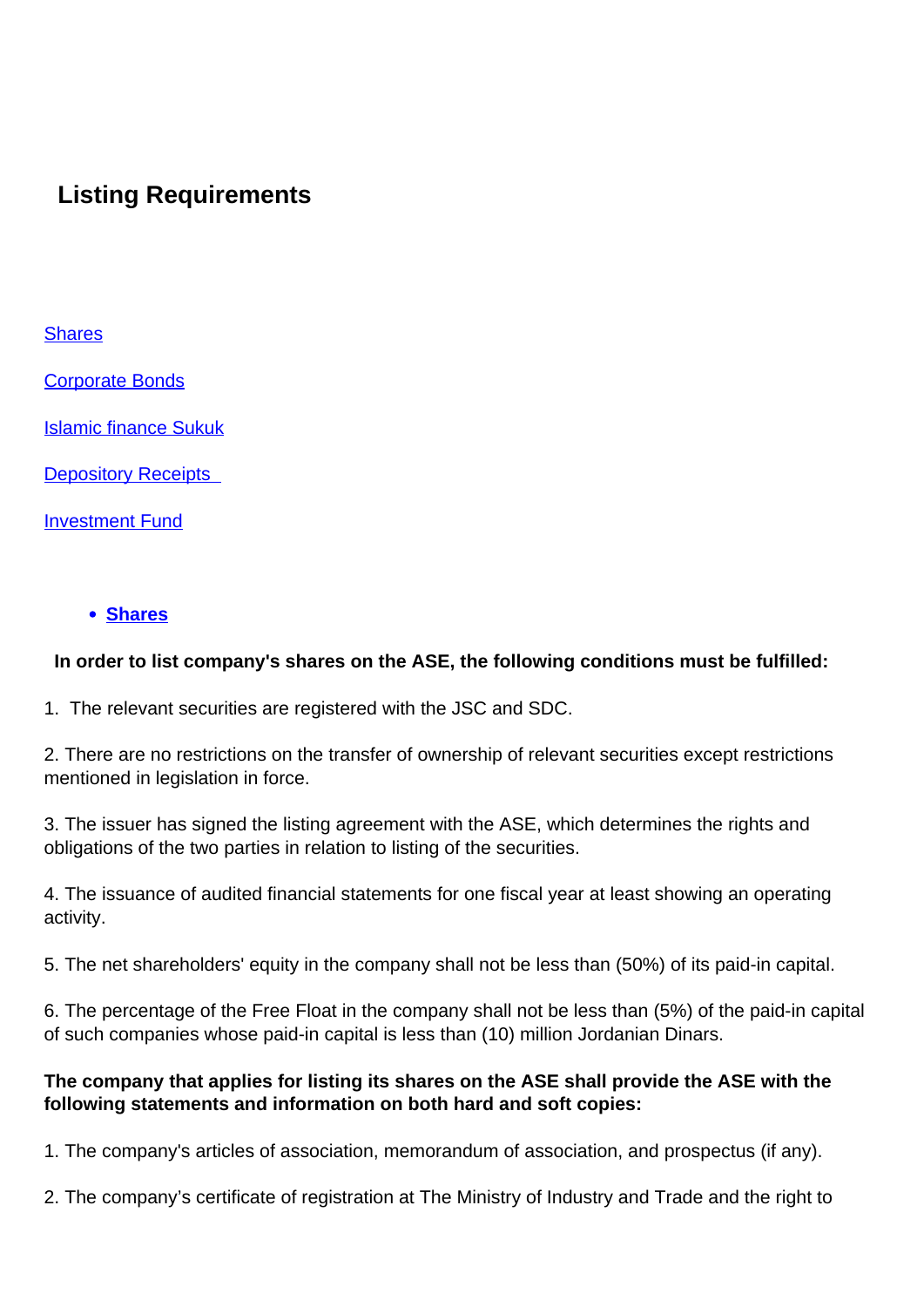commence business.

3. The JSC's Board of Commissioners approval on registering the shares of the company.

A report issued by the company's board of directors that includes the following:

- A brief profile of the company's establishment, its major practiced objectives and its relationship with other companies, be its Mother, subsidiary, sister or affiliate companies (if any).
- A description of the securities issued by the company and those that the company wishes to list.
- The company's board of directors' evaluation supported with figures of the company's performance, the stage it arrived at, the achievements it realized and a comparison of the same with the set plan.
- The significant events occurred to or affected the company from the date of its establishment till the date of submission of the listing application.
- The company's future plan for the next three years, reviewed by auditing company which is include the anticipated statement of financial position, income statement and cash flow statement.
- Names of the persons who own (5%) or more of the company's shares.
- Names of the members of the company's board of directors, and names and positions of the top executive personal, and the securities owned by any of them or their relatives, and the membership of any of them in the boards of directors of other companies.
- 5. Names of the company's shareholders and their nationalities and the number of shares owned by any of them.
- 6. The company's annual report for the last fiscal year, which includes the company's board of directors' report, the company's financial statements and the company auditors' report.
- 7. Governance report prepared according to the requirements of the JSC (if any).
- 8. The interim financial statements reviewed by the company's auditor, which covers the period from the end of the fiscal year preceding the date of submission of the listing application till the end of the last quarter preceding the date of the listing application (if any).
- 9. The company external auditor's report of its latest financial statements which isn't containing doubts regarding going concern issue related to the company's activities.
- 10. A copy of the two Minutes of the Company's General Assembly meeting for the last two fiscal years preceding the date of submission of the listing application.
- 11. A report indicating the free float shares in the company and the details of their calculations, as it is at the end of its fiscal year which precedes the submission of the listing application.
- 12. Any other information that the ASE deems necessary for taking the listing decision.

## **[Corporate Bonds](/en/products-services/securties-types/bonds/all)**

The company that wishes to list the corporate bonds issued by it on the ASE, must apply to list them after completing the procedures with the JSC and the SDC. The application is attached with the following statements and information:

1. The company's articles of association, memorandum of association, and prospectus (if any).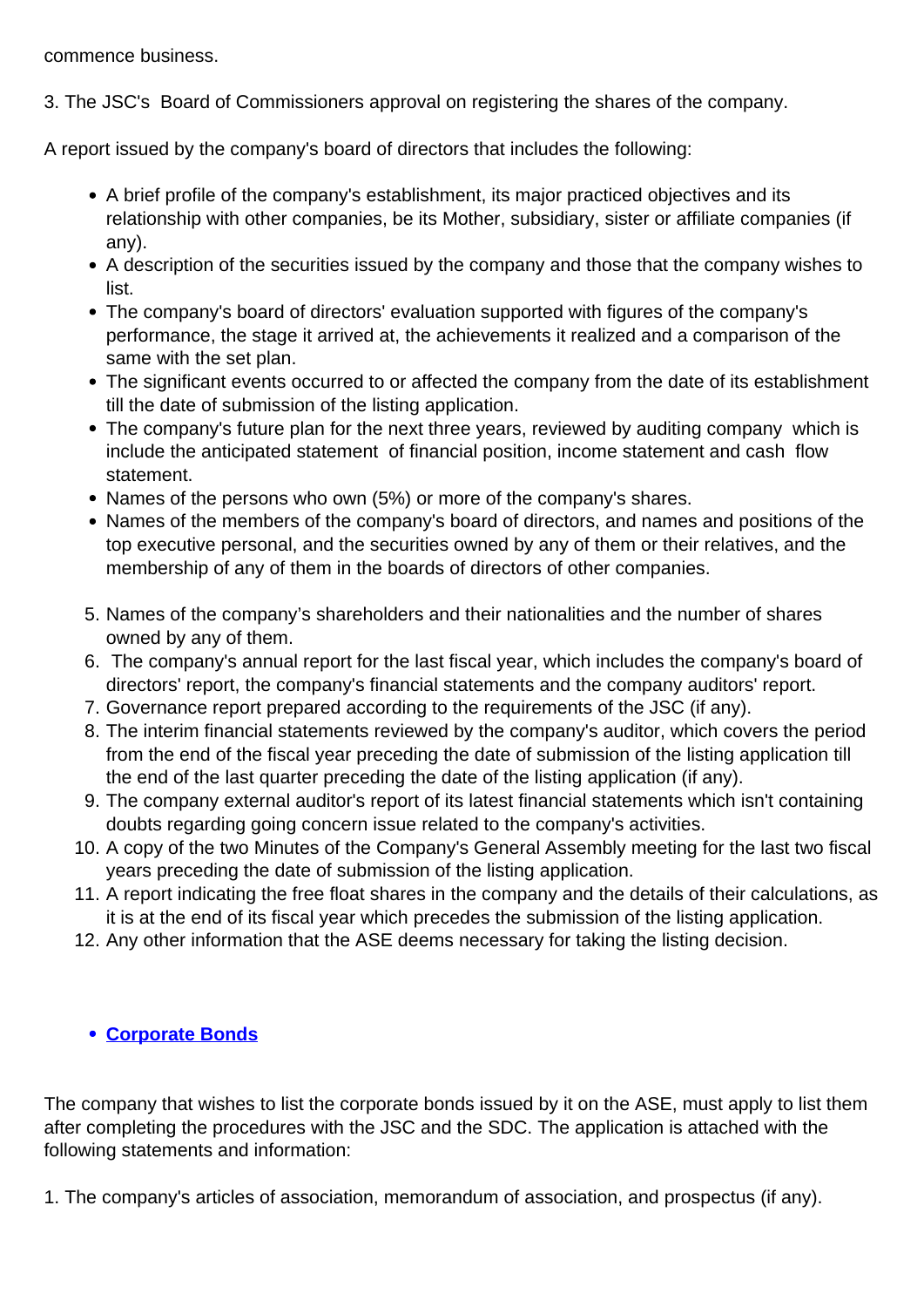- 2. The JSC approval on registering the Corporate Bonds.
- 3. A report issued by the company's board of directors that includes the following:
	- A brief profile of the company's establishment, its major objectives and its relationships with other companies, be its mother, subsidiary, sister or affiliate companies (if any).
	- A description of the securities issued by the company and those that the company wishes to list.
	- The company's board of directors' evaluation supported with figures of the company's performance, the stage it arrived at, the achievements it realized and a comparison of the same with the set plan.
	- The significant events occurred to or affected the company from the date of its establishment till the date of the submission of the listing application.
	- The company's future plan for the next three years, reviewed by auditing company which is include the anticipated statement of financial position, income statement and cash flow statement.
	- If the corporate bonds are convertible into shares, the company must provide the ASE by the Names of the persons who own (5%) or more of the company's shares.
	- Names of the members of the company's board of directors, and names and positions of the top executive personal, and the securities owned by any of them or their relatives, and the membership of any of them in the boards of directors of other companies.

4. The company's annual report for the last fiscal year, which includes the company's board of directors' report, the company's financial statements and the company auditors' report.

5. Governance report prepared according to the requirements of the JSC (if any).

6. The interim financial statements reviewed by the company's auditor, which covers the period from the end of the fiscal year preceding the date of submission of the listing application till the end of the last quarter preceding the date of the listing application (if any).

7.Names of the persons who own the issued bonds and the number of bonds owned by any of them and the ratio owned by non-Jordanians.

8. The company's certificate of registration at The Ministry of Industry and Trade.

9. The long and short name of the issuance in Arabic and in English.

10.Any other information that the ASE deems necessary for taking the listing decision.

# **[Islamic finance Sukuk](/en/products-services/securties-types/sukuk)**

The company that wishes to list the Islamic Sukuk issued by it on the ASE must apply to list them after completing the procedures with the JSC and the SDC. The application is attached with the following statements and information:

1. A report issued by the issuer that includes the following: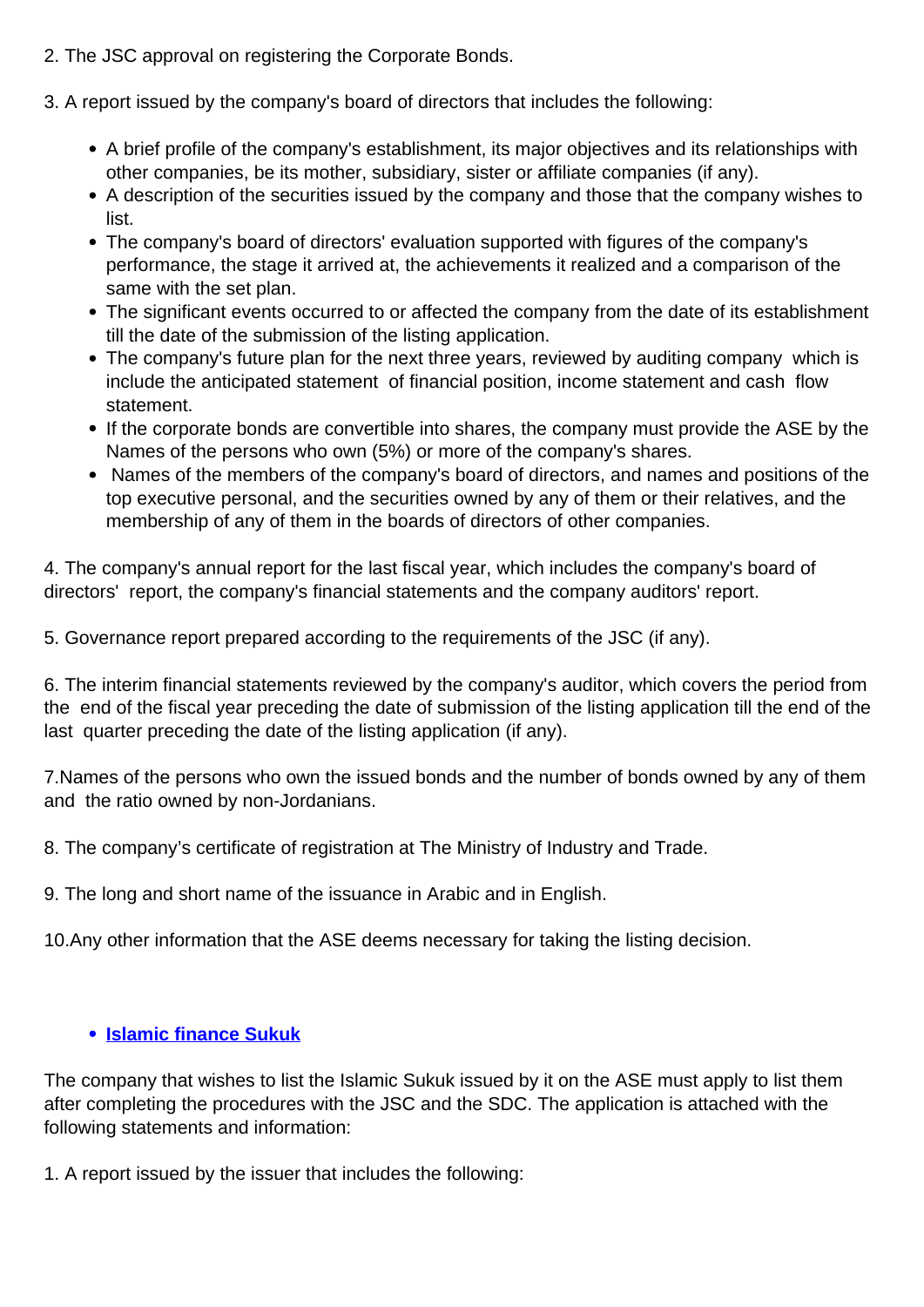- A brief on the establishment of the issuer, its main objectives and its relationship with other affiliated, be its mother, mother, sister or allied companies (if any).
- A description of the issued Islamic finance Sukuk which the issuer wants to list.
- The assessment by the Board of Directors of the issuer, supported by figures of its performance, the stage it reached, its achievements, and a comparison with the plan.
- Important events experienced by the issuer that affected it since its establishment and until the date of submission of the application for listing.
- The company's future plan for the next three years.
- The Names of people who own (5%) or more of the issuer's shares and the subscribed Sukuk.
- The Names of the members of the Board of Directors, and the names and ranks of people in the upper executive management of the issuer, and the securities owned by any of them or by their relatives, and the membership of any of them on the boards of other companies.
- A list that includes the names of owners of the Sukuk and the number of Sukuk owned by each of them, as well as their nationality and the percentage contribution of non-Jordanians.

2. The articles of association and memorandum of association of the issuer (if any) and the prospectus of issuance of Islamic finance Sukuk approved by the JSC Board of Commissioners.

3. The annual report (if any) of the Issuer and project until the last financial year, includes the Board of Directors' report, financial statements, and the auditors' report.

4. The interim financial statements (if any) of the issuer and the project reviewed by the auditor, and covering the period from the end of the financial year that precedes submission of the application for listing until the end of the last quarter preceding the date of the application for listing.

5. Any other information deemed necessary by the ASE to make the listing decision.

 - The Special Purpose Vehicle/ Entity (SPV) is excluded from Paragraphs (C, D, E) mentioned above

## **[Depository Receipts](/en/products-services/securties-types/depository-receipts)**

The listing of Depository Receipts on the ASE requires that the net shareholders' equity of the foreign issuer shall not be less than 50% of the paid-up capital as in the annual report for the last fiscal year.

The Depository Bank that wishes to list the Depository Receipts on the ASE must apply to list the Depository Receipts after completing the procedures with the JSC and the SDC. The application is attached with the following statements and information:

1. Adequate details about the Depositary Receipt Program.

2. The prospectus of the Depositary Receipt.

3. A Certified stamped copy of The Foreign Issuer's articles of association, memorandum of association, and certificate of registration.

4. A copy of the deposit agreement with the foreign issuer that includes the specific dates for the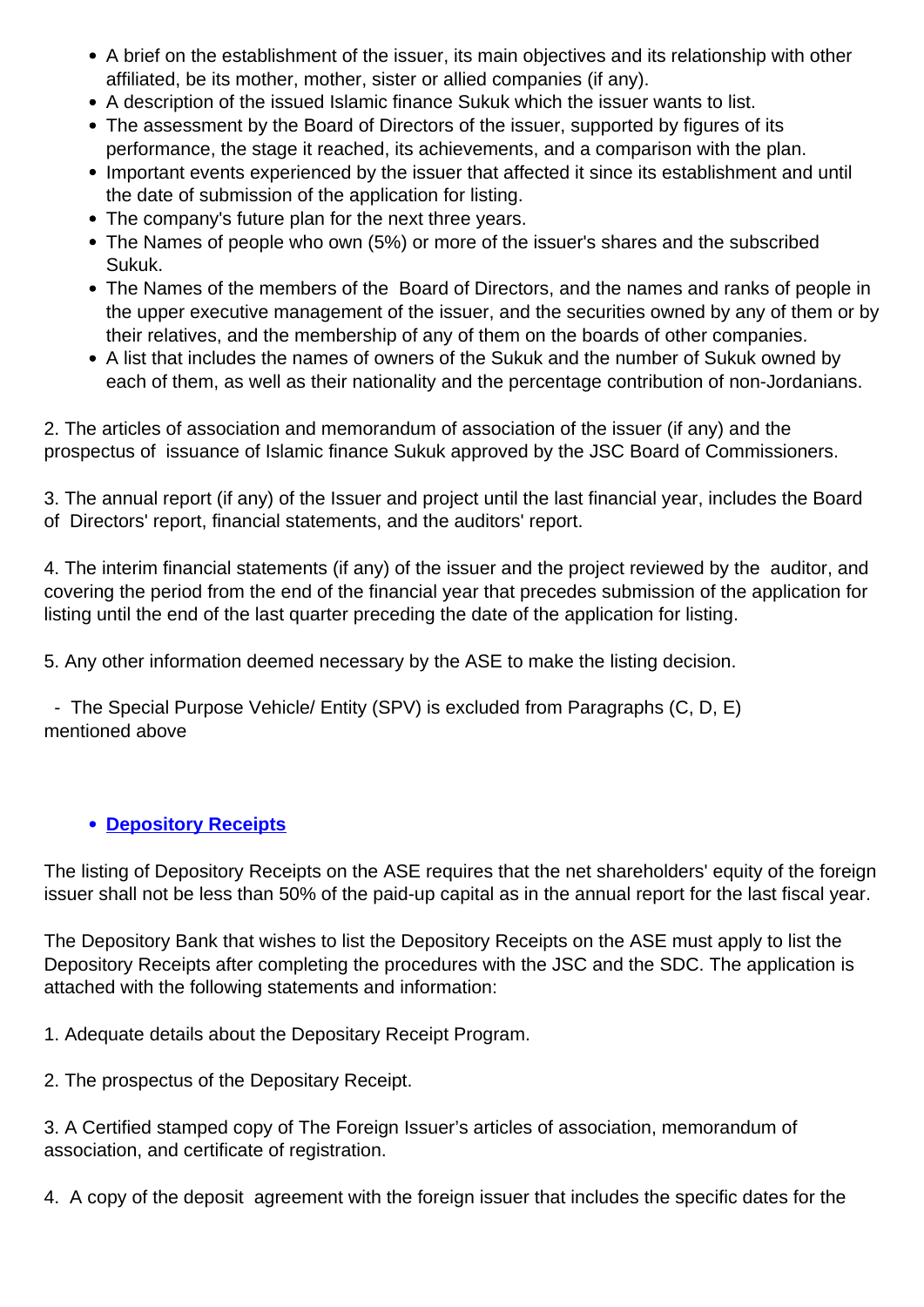issuance of the receipts, the rights of the receipts' holder, the conversion factor, the issuance price and the calculation methodology.

5. The name of the custodian and a copy of the agreement which is signed with him.

6. Any agreements with the other parties related to issuance of the depository receipts.

7. A pledge from the Depository Bank and the Custodian of not to take any action of the securities which are held as underlying securities for these receipts.

8. A report issued by the foreign issuer company's board of directors that includes the following:

- A brief profile of the company's establishment, its major objectives and its relationships with other companies, its mother, subsidiary, sister or affiliate companies (if any).
- A description of the securities issued by the company.
- The significant events occurred to or affected the company from the date of its establishment till the date of submission listing application of the Depository Receipts.
- Names of the persons who own (5%) or more of the company's shares.
- The company's future plan for the next three years, reviewed by auditing company which is include the anticipated statement of financial position, income statement and cash flow statement.
- Names of the members of the company's board of directors, and names and positions of the top executive personal, and the securities owned by any of them or their relatives, and the membership of any of them in the boards of directors of other companies.

9. Foreign issuer's annual report for the last fiscal year which includes the boards of director report, the financial statements, and the auditor's report.

10. The interim financial statements reviewed by the company's auditor, which covers the period from the end of the fiscal year preceding the date of submission of the listing application till the end of the last quarter preceding the date of the listing application( if any).

11. Provide the ASE with any evidence proves that there are no restrictions stipulated in the laws which the foreign issuer is subject to, regarding the transfer of ownership of foreign securities between traders from other nationalities.

12. Any information or statements deemed necessary by the ASE to take the listing decision.

## **[Investment Fund](/en/products-services/securties-types/investment-funds)**

The Investment Fund that wishes to list the shares or investment units issued by it on the ASE must apply to list such securities after completing the procedures with the JSC and the SDC. The application is attached with the following statements and information:

1. A brief description of the Fund establishment, its nature, its main objectives, and its policy of distributing profits to the units owners (if any).

2. The articles of association of the investment fund.